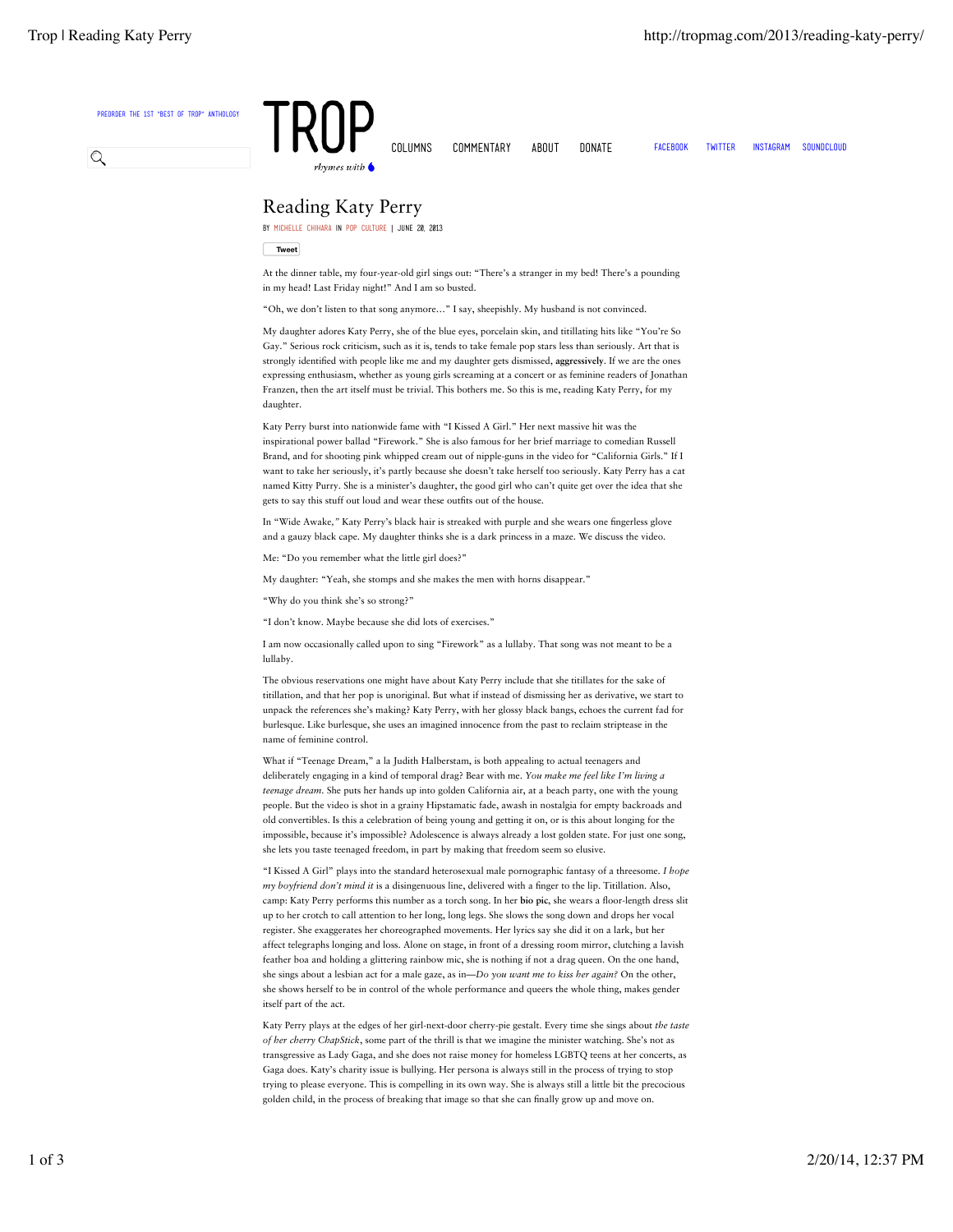Let us not forget Russell Brand. "Wide Awake" is a break-up song, and so is "Part of Me," which is also the title of her movie. The heartbreaker in question happens to write smart, thoughtful essays for *The Guardian*, and is, in a fey British way, something of a gender-bending presence himself*.* I know he broke her heart, and that she has since dated John Mayer, who seems like a frat boy and a questionable choice. But Perry will always get extra credit in my book for imagining Russell Brand as prince charming.

We live inside a deep vat of celebrity worship, Hollywood our own vexed Olympus. So much of that culture is toxic, drenched in over-shared, over-sexed information (think of the Kardashians). Katy Perry seems to me like the old brand of studio-system movie star, someone trying, if not always succeeding, to cultivate, edit, and control the larger-than-life narrative about herself that branches across her songs, videos, concerts, tweets, interviews, and bio pics. Compared with the Kardashians, she shares less, thinks more, and made the movie herself. That narrative, part truth and part fiction, moves people. True pop stars, like movie stars of old, are "charismatic, indelibly idiosyncratic people, who transcend celebrity and mean something emotionally powerful to the audience" (as David Denby has it in "Fallen Idols" for *The New Yorker*). Pop stars change hair and styles and songs, but, like Cary Grant and Marilyn Monroe, they always play themselves.

Now more than ever, with the music industry in upheaval, record labels need the sheer mediaand-genre-crossing power of fame like Katy Perry's. The labels need us, Katy Perry's fans, to buy a persona that goes beyond individual songs: her movie, her concert tickets, her Halloween costumes.

My daughter keys into this mythic Katy Perry in a pre-verbal way, as an archetype, a dark princess. She longs for Katy Perry-ness:

Can we go visit Katy Perry?

Can she babysit me?

Can Katy Perry be my mama? No, not instead of you. *With* you.

I used to be my daughter's favorite juke box. In the car, she requested Blondie's "Dreaming" about every other day. But now that she says, "Mama, is it OK if only the radio sings?", it is Katy Perry who has made her a fan. Katy is, in some meaningful way, my daughter's first expression of musical taste. I have to accept that I can lead her to Lady Gaga, but I can't make her a Little Monster if she isn't that drawn to it. I can only be grateful she didn't choose Taylor Nation.

Given that Katy Perry is my daughter's first step away from a world centered at home, her first assertion of taste as a reflection of her own individual longing, I appreciate Katy Perry's celebration of girlie-ness. I find myself singing "The One That Got Away" in the shower. I think of all the pop stars wound into my DNA with every mix tape, Madonna, Tori Amos, the Indigo Girls, Sarah McLachlan, Tracy Chapman, Liz Phair. I hope my daughter has her own version of all of these. But so many of my favorite musical ladies sang their suffering. Their pain helped me with my own, and yet, thank goodness for "La Isla Bonita." I'm grateful that even at her most sentimental, Katy Perry seems like she's hosting a party, and everyone is invited.

Katy Perry's hair is always a different color of the rainbow: sky blue, purple, cotton candy pink. She also appears, again and again, in a stocking cap—worn under a wig to keep real hair out of sight. Perhaps this is her most drag queen move, this dedication to showing her wig's underwear. It allows her fans behind-the-scenes. It's a bit of an affectation, a grab for reality television authenticity. And yet, it is also a camp move: *I know that you know that this is an act,* she winks.

What are the repercussions of this wink? When Katy sings about getting kicked out of the bar "Last Friday Night," we don't quite believe her. On the one hand, she can't quite shake her wholesome aura. On the other hand, that wink sustains Katy's bottom-line sense of being in control, of being her own self. When Katy Perry, in the "Part of Me" video, catches her man cheating, she is conventionally devastated. But then she joins the Marines. She doesn't lash out at the other woman, she doesn't slut-shame (ahem, Taylor Swift). She cuts her hair off in a gas station bathroom and bandages up those C-cups. It's an imperialist fantasy, to imagine foreign wars as a canvas for working out personal heartbreak, yes. But in basic training, Perry links arms with a bunch of other strong women and lies down in the surf. She does nationalistic, FTM drag, but how many American men since Hemingway have used soldiering to access some irreducible part of themselves? Her All-American bravado conflates personal and national threats and makes me uncomfortable, at the same time that I'm utterly taken in by her *semper* fi*delis* sisterhood.

Now, as the mother of a second baby daughter, I tell my eldest that Katy Perry's actual sister is her actual manager. I like that Katy Perry is in the business of taking girls seriously. So I let us watch "Wide Awake" over and over. A prince on a white horse rides up. Katy punches him in the nose. She is helped by a little girl who turns out to be her younger self in Mary Janes, riding a two-wheeler with ribbons on the handlebars.

The older goth Katy knows that her fairy tale dreams have led her astray. She wears witchy black to show her experience. Still, she finds in her own pink girlhood neither a virginal moral highground nor a weakness to disavow. For Katy Perry, girlishness is something you call upon when you're in trouble, a source of enduring strength. The sparklers that burst out of her chest, in this video as in "Firework," are cheesy and on-the-nose and a little bit wonderful. *After a hurricane, comes a rainbow.* Fun is serious